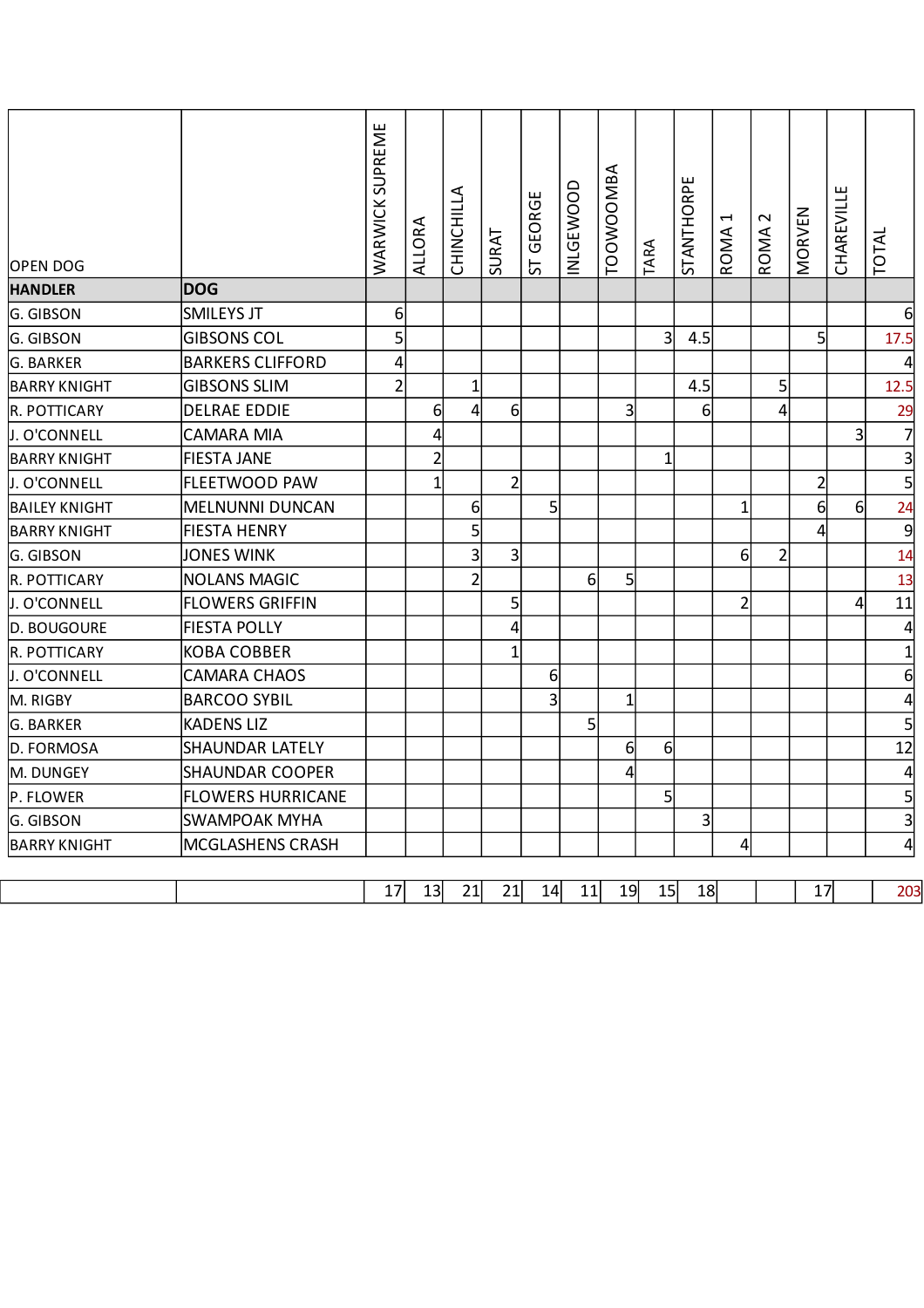| <b>OPEN HANDLER</b>  | <b>WARWICK SUPREME</b> | <b>ALLORA</b>  | CHINCHILLA | SURAT          | ST GEORGE               | NLGEWOOD | <b>TOOWOOMBA</b> | TARA           | <b>STANTHORPE</b> | $\overline{\phantom{0}}$<br>ROMA | ROMA <sub>2</sub> TT | MORVEN           | CHAREVILLE      | TOTAL          |
|----------------------|------------------------|----------------|------------|----------------|-------------------------|----------|------------------|----------------|-------------------|----------------------------------|----------------------|------------------|-----------------|----------------|
| <b>HANDLER</b>       |                        |                |            |                |                         |          |                  |                |                   |                                  |                      |                  |                 |                |
| G. GIBSON            | 16                     | 9.5            | 13         | $\overline{9}$ | 10                      | 4.5      |                  | 13             | 21.5              | $6 \overline{6}$                 | $\overline{2}$       | 15.5             | $\overline{2}$  | 122            |
| G. BARKER            | $\overline{a}$         |                |            |                |                         | 5        |                  |                | 1                 |                                  |                      |                  |                 | 10             |
| <b>B. ANDERSON</b>   | $\overline{3}$         | 6              |            |                |                         |          |                  |                |                   |                                  |                      |                  |                 | 9              |
| <b>BARRY KNIGHT</b>  | $\overline{4}$         | 5.5            | 6          |                |                         |          |                  | $\mathbf{1}$   | 6.5               | 17                               | $\overline{7}$       | $\overline{4}$   |                 | 51             |
| <b>BAILEY KNIGHT</b> | 6                      |                | 9          |                | 5                       |          |                  |                | 1                 | 7                                |                      | $6 \overline{6}$ | 9               | 43             |
| J. O'CONNELL         | $\mathbf{1}$           | $\overline{5}$ |            | 7              | 12                      |          |                  |                |                   | $\overline{2}$                   |                      | $\overline{2}$   | $\overline{7}$  | 36             |
| G. HEATH             |                        | $\overline{5}$ | 6          |                |                         |          |                  |                |                   |                                  |                      |                  |                 | 11             |
| R. POTTICARY         |                        | 12             | 6          | 10.5           | 6                       | 10       | 8                | 5              | 8                 | $\mathbf{d}$                     | 10                   |                  |                 | 81.5           |
| C. KNIGHT            |                        | 5              | 4          |                | 6                       |          |                  | $\mathsf{2}$   |                   |                                  |                      |                  | $\mathbf{1}$    | 18             |
| D. BOUGOURE          |                        | $\mathbf{1}$   |            | 9              | $\overline{7}$          | 6        |                  |                | $\overline{7}$    |                                  |                      |                  |                 | 30             |
| R. O'CONNELL         |                        | $\overline{5}$ |            | 8.5            | $\overline{3}$          |          |                  | $\overline{2}$ |                   | $\overline{4}$                   | 5                    |                  | 6               | 33.5           |
| C. FREESTONE         |                        | 1              |            |                |                         |          |                  |                | 4                 |                                  |                      |                  |                 | 5              |
| M. RIGBY             |                        |                | 4          | 16             | $\overline{3}$          |          | $\overline{3}$   |                |                   | $\overline{2}$                   |                      |                  |                 | 28             |
| A. MILLER            |                        |                | 6          |                |                         |          |                  |                |                   |                                  |                      |                  |                 | 6              |
| J. DWAN              |                        |                |            | $\overline{2}$ | $\overline{\mathbf{3}}$ |          |                  |                |                   |                                  |                      |                  |                 | 5              |
| <b>T. PERCIVAL</b>   |                        |                |            |                | $\overline{3}$          |          |                  | $\overline{3}$ |                   |                                  |                      |                  |                 | $\overline{6}$ |
| J. CROMBIE           |                        |                |            |                | $\mathbf 1$             |          |                  |                |                   |                                  |                      |                  |                 | $\mathbf{1}$   |
| A. LEECH             | $\overline{3}$         |                |            |                |                         |          |                  |                |                   |                                  |                      |                  |                 | 3              |
| D. FORMOSA           |                        |                |            |                |                         | 7.5      | $6 \mid$         | 7              |                   |                                  |                      |                  |                 | 20.5           |
| <b>B. CLARK</b>      |                        |                |            |                |                         | 6        | 8.5              | 11             |                   |                                  |                      |                  |                 | 25.5           |
| P. FLOWER            |                        |                |            |                |                         | 3        |                  | 8.5            |                   |                                  |                      |                  | $6 \overline{}$ | 17.5           |
| M. DUNGEY            |                        |                |            |                |                         |          | $\overline{4}$   |                |                   |                                  |                      |                  |                 |                |
| D. HAWE              |                        |                |            |                |                         |          |                  | $\overline{3}$ |                   |                                  |                      |                  |                 | 3              |
| G. SPRY              |                        |                |            |                |                         |          |                  | 3.5            |                   |                                  |                      |                  |                 | 3.5            |
| P. MITCHELL          |                        |                |            |                |                         |          |                  |                | 5                 |                                  |                      |                  |                 | $\overline{5}$ |
| <b>TOTALS</b>        | 37                     | 55             | 54         | 62             | 59                      | 42       | 30               | 59             | 54                |                                  |                      | 27.5             |                 | 578            |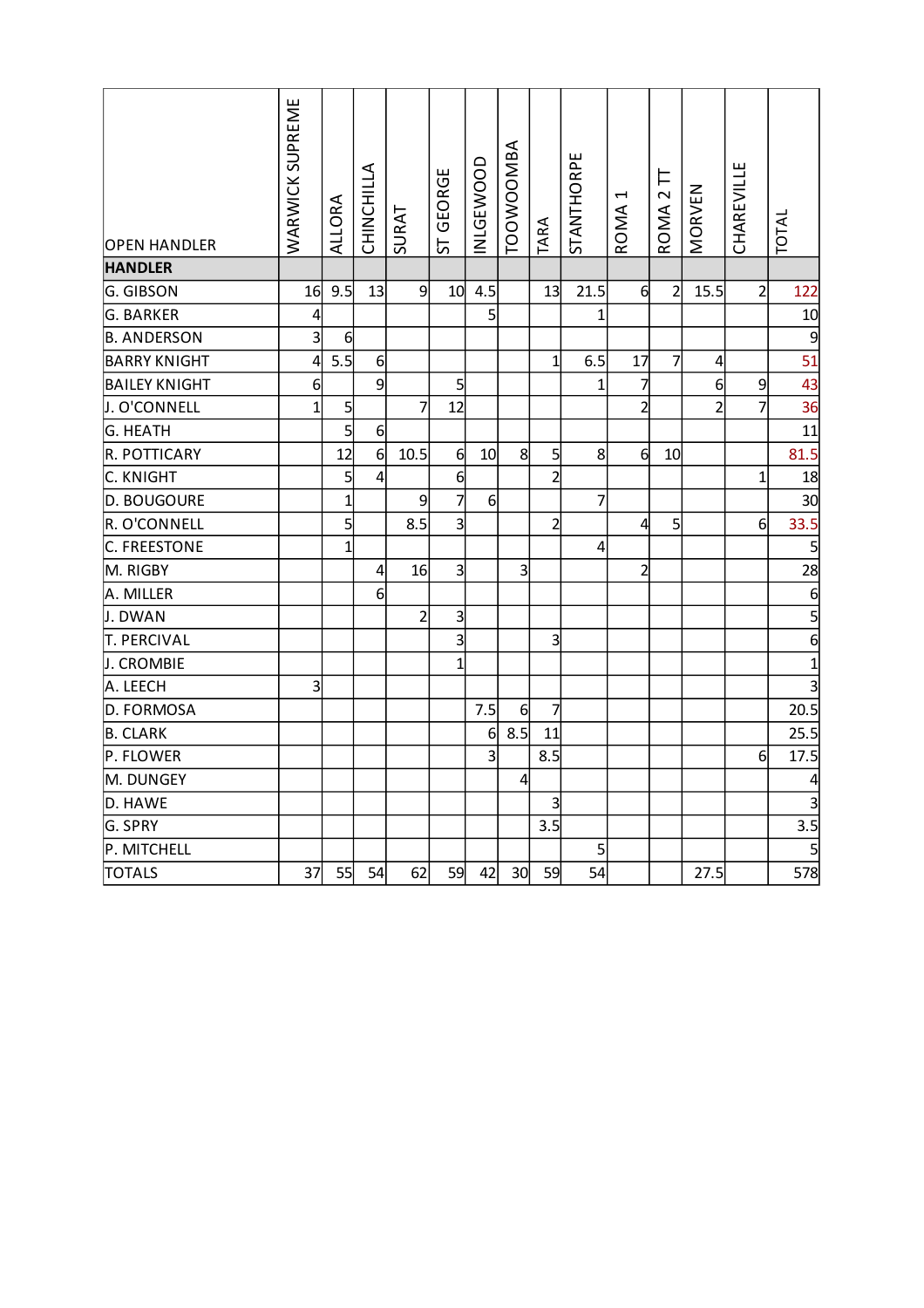| <b>IMPROVER DOG</b> |                       | <b>SUPREME</b><br>WARWICK | RA<br>$\circ$<br><b>ALL</b> | ⋖<br><b>CHINCHILL</b> | SURAT          | GEORGE<br>57 | <b>INLGEWOOD</b> | TOOWOOMBA | <b>ARA</b> | <b>STANTHORPE</b> | $\overline{\phantom{0}}$<br>ROMA | 片<br>$\sim$<br>ROMA | MORVEN | CHAREVILLE | TOTAL        |
|---------------------|-----------------------|---------------------------|-----------------------------|-----------------------|----------------|--------------|------------------|-----------|------------|-------------------|----------------------------------|---------------------|--------|------------|--------------|
| <b>HANDLER</b>      | <b>DOG</b>            |                           |                             |                       |                |              |                  |           |            |                   |                                  |                     |        |            |              |
| R. POTTICARY        | <b>NOLANS MAGIC</b>   |                           | 6                           |                       |                |              |                  |           |            |                   |                                  |                     |        |            | 6            |
| C. KNIGHT           | <b>SHAUNDAR JAKE</b>  |                           |                             | 4                     |                | 6            |                  |           |            |                   |                                  |                     |        |            | 15           |
| D. BOUGOURE         | <b>KNIGHTS TRUDY</b>  |                           |                             |                       | 5              |              |                  |           |            | $6 \mid$          |                                  |                     |        |            | 12           |
| <b>B. KNIGHT</b>    | <b>LARNERS MAVIS</b>  |                           | 3.5                         |                       |                |              |                  |           |            | $\overline{2}$    | 10 <sub>l</sub>                  | $\overline{2}$      |        |            | 17.5         |
| <b>G. HEATH</b>     | <b>TERATA DOTS</b>    |                           |                             | 61                    |                |              |                  |           |            |                   |                                  |                     |        |            | 6            |
| G. GIBSON           | <b>SWAMPOAK ABBEY</b> |                           |                             | 3                     | $\overline{2}$ | 61           | 1.5              |           |            |                   |                                  |                     |        |            | 12.5         |
| M. RIGBY            | <b>BARCOO SYBIL</b>   |                           |                             |                       | 6              |              |                  |           |            |                   |                                  |                     |        |            | 6            |
| J. O'CONNELL        | <b>CAMARA CHAOS</b>   |                           |                             |                       |                | 12           |                  |           |            |                   |                                  |                     |        |            | 12           |
| R. O'CONNELL        | <b>CAMARA QUILPIE</b> |                           |                             |                       |                |              |                  |           |            |                   |                                  |                     |        |            | $\mathbf{1}$ |
| R. POTTICARY        | PERCIVALS STICK       |                           |                             |                       |                |              | 4                |           | 5          |                   | 61                               | 6                   |        |            | 21           |
| M. HOGAN            | <b>MORGANS SWEET</b>  |                           |                             |                       |                |              |                  | 61        |            |                   |                                  |                     |        |            | 6            |
| <b>B. CLARK</b>     | <b>PATONS DONEGAL</b> |                           |                             |                       |                |              |                  |           | $6 \mid$   |                   |                                  |                     |        |            | 6            |
| R. O'CONNELL        | <b>CAMARA LONDON</b>  |                           |                             |                       |                |              |                  |           |            |                   |                                  |                     |        | 6          | 6            |
|                     |                       |                           | 16                          | 13                    | 13             | 25           | 5.5              | 6         | 11         | 8                 | 16                               |                     |        | $6 \mid$   | 127          |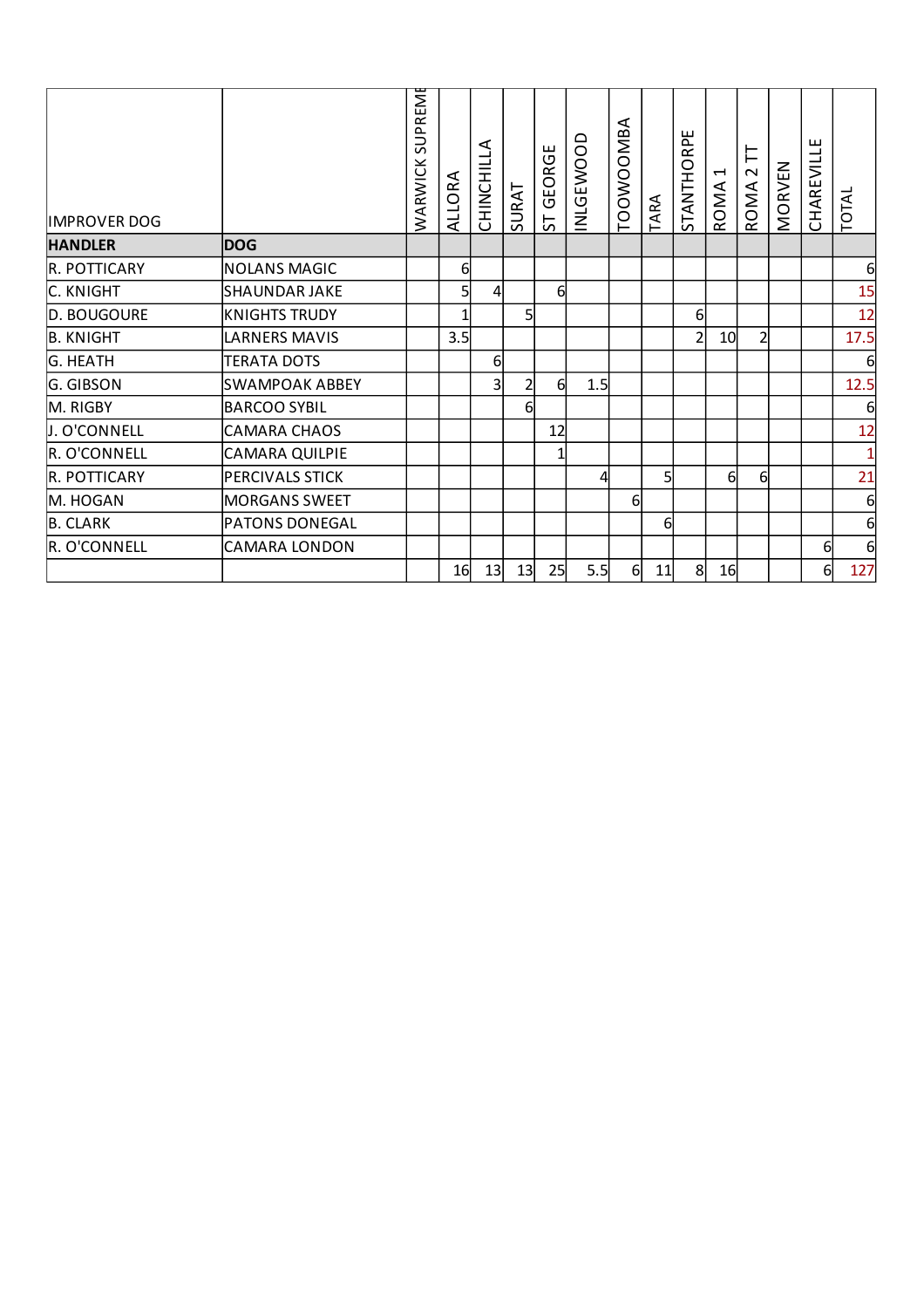| NOVICE DOG              |                                  | SUPREME<br>WARWICK      | <b>ALLORA</b>           | CHINCHILLA              | <b>SURAT</b>   | GEORGE<br>55            | <b>INGLEWOOD</b> | TOOWOOMBA      | TARA           | <b>STANTHORPE</b> | ↤<br>ROMA | $\sim$<br>ROMA | MORVEN | CHAREVILLE     | TOTAL                   |
|-------------------------|----------------------------------|-------------------------|-------------------------|-------------------------|----------------|-------------------------|------------------|----------------|----------------|-------------------|-----------|----------------|--------|----------------|-------------------------|
| <b>HANDLER</b>          | <b>DOG</b>                       |                         |                         |                         |                |                         |                  |                |                |                   |           |                |        |                |                         |
| <b>BAILEY KNIGHT</b>    | KNIGHTS RON                      | $6 \mid$                |                         |                         |                |                         |                  |                |                |                   |           |                |        |                | $6 \mid$                |
| G. GIBSON               | <b>SWAMPOAK ABBEY</b>            | $\mathsf{S}$            | 6                       | 3                       | $\overline{2}$ | $6 \mid$                | 1.5              |                |                |                   |           |                |        |                | 23.5                    |
| <b>B. HAMILTON</b>      | THE DOCTOR                       | $\overline{4}$          |                         |                         |                |                         |                  |                |                |                   |           |                |        |                |                         |
| A. LEECH                | PERCIVALS TAN                    | $\overline{3}$          |                         |                         |                |                         |                  |                |                |                   |           |                |        |                | $\overline{\mathbf{3}}$ |
| <b>BARRY KNIGHT</b>     | <b>PRINCES BART</b>              | $\overline{c}$          |                         |                         |                |                         |                  |                |                |                   |           |                |        |                | $\overline{2}$          |
| J. O'CONNELL            | <b>CAMARA GRACE</b>              | $\mathbf{1}$            |                         |                         |                |                         |                  |                |                |                   |           |                |        |                | 1                       |
| R. POTTICARY            | NOLANS MAGIC                     |                         | 6                       | $\overline{a}$          |                |                         | 6                | 5              |                |                   |           |                |        |                | 19                      |
| G. HEATH                | <b>TERATA DOTS</b>               |                         | 5                       | 6                       |                |                         |                  |                |                |                   |           |                |        |                | 11                      |
| G. GIBSON               | <b>GIBSONS KELLY</b>             |                         | 3.5                     | $\mathsf{S}$            |                | 4                       | 1.5              |                | 4              | 11                |           |                | 5.5    |                | 34.5                    |
| <b>B. ANDERSONS</b>     | <b>ANDERSONS SKYE</b>            | $\overline{\mathbf{3}}$ | 6                       |                         |                |                         |                  |                |                |                   |           |                |        |                | 9                       |
| R. O'CONNELL            | CAMARA WANG                      |                         | 5                       |                         | 8.5            |                         |                  |                | $\mathbf{z}$   |                   |           |                |        |                | 15.5                    |
| L. HAMILTON             | <b>DUBBOS KING</b>               |                         | $\overline{\mathbf{3}}$ |                         |                |                         |                  |                |                | 3                 |           |                |        |                | $6 \overline{}$         |
| <b>C. FREESTONE</b>     | <b>FREESTONES DIXIE</b>          |                         | 1                       |                         |                |                         |                  |                |                | 4                 |           |                |        |                | $\overline{5}$          |
| C. HALL                 | <b>SERRANO ROOSTER</b>           |                         |                         | 9                       |                | $\frac{4}{3}$           |                  | 6              |                |                   |           |                |        |                | 19                      |
| <b>BAILEY KNIGHT</b>    | <b>CAMARA GWEN</b>               |                         |                         | 3                       |                |                         |                  |                |                | 1                 | 6         |                |        |                | 10                      |
| M. RIGBY                | <b>BARCOO SYBIL</b>              |                         |                         | $\overline{\mathbf{r}}$ | 9              | $\overline{\mathsf{3}}$ |                  | $\mathbf{1}$   |                |                   |           |                |        |                | 17                      |
| A. MILLER               | <b>FREESTONES WILLY</b>          |                         |                         | $\boldsymbol{6}$        |                |                         |                  |                |                |                   |           |                |        |                | $6 \overline{6}$        |
| G. GIBSON               | <b>SWAMPOAK ELLE</b>             |                         |                         | $\overline{2}$          |                |                         |                  |                |                | 3                 |           |                | 7      |                | 12                      |
| M. RIGBY                | <b>BARCOO LIONEL</b>             |                         |                         |                         | 7              |                         |                  |                |                |                   | 2         |                |        |                | $\overline{9}$          |
| G. GIBSON               | <b>SWAMPOAK MISS GEM</b>         |                         |                         |                         | 4              |                         |                  |                | 6              |                   |           |                |        |                | 10                      |
| J. DWAN                 | <b>ELWANVALE JESSIE</b>          |                         |                         |                         | 2              | $\frac{3}{2}$           |                  |                |                |                   |           |                |        |                | $\overline{5}$          |
| R. POTTICARY            | PERCIVALS STICK                  |                         |                         |                         | 3.5            | 6                       | 4                |                |                |                   | 6         | 6              |        |                | 25.5                    |
| D. BOUGOURE             | KOBA GRACIE                      |                         |                         |                         |                | 7                       | 6                |                |                | $\mathbf{1}$      |           |                |        |                | 14                      |
| <b>T. PERCIVAL</b>      | PERCIVALS DAISY                  |                         |                         |                         |                | $\overline{\mathsf{3}}$ |                  |                | 3              |                   |           |                |        |                | $6 \mid$                |
| R. O'CONNELL            | <b>CAMARA RICHMOND</b>           |                         |                         |                         |                | $\overline{c}$          |                  |                |                |                   |           |                |        |                | $\overline{2}$          |
| <b>J. CROMBIE</b>       | IKNIGHTS BARNEY                  |                         |                         |                         |                | $1\vert$                |                  |                |                |                   |           |                |        |                | $\mathbf{1}$            |
| D. FORMOSA              | lMGH BART                        |                         |                         |                         |                |                         | 7.5              |                |                |                   |           |                |        |                | 7.5                     |
| <b>B. CLARK</b>         | PATONS DONEGAL                   |                         |                         |                         |                |                         | $6 \mid$         | 8.5            | 6              |                   |           |                |        |                | 20.5                    |
| P. FLOWER               | <b>WYNELLA COAST</b>             |                         |                         |                         |                |                         | 3                |                | 3.5            |                   |           |                |        | 6              | 12.5                    |
| G. GIBSON               | <b>GIBSONS SODA</b>              |                         |                         |                         |                |                         | 1.5              |                |                |                   |           |                |        |                | 1.5                     |
| M. RIGBY                | <b>BARCOO BASIL</b>              |                         |                         |                         |                |                         |                  | 2              |                |                   |           |                |        |                |                         |
| L. FISHER               | SHAUNDAR MEG                     |                         |                         |                         |                |                         |                  | $\overline{4}$ |                |                   |           |                |        |                | $\overline{4}$          |
| G. MILBURN              | <b>ANDERSONS SPICE</b>           |                         |                         |                         |                |                         |                  | 4<br>1.5       |                |                   |           |                |        |                | 4                       |
| K. LOVELL               | FIESTA FUSE                      |                         |                         |                         |                |                         |                  | 1.5            | $\overline{4}$ |                   |           |                |        |                | 5.5<br>1.5              |
| IT. PRESTON<br>M. HOGAN | SHAUNDAR CLOUD<br>IMORGANS SWEET |                         |                         |                         |                |                         |                  | 11             |                |                   |           |                |        |                | 11                      |
| C. HALL                 | TRAPLINE MISSY                   |                         |                         |                         |                |                         |                  | 3.5            |                |                   |           |                |        |                | 3.5                     |
| M. PARSONS              | ISHAUNDAR FLIRT                  |                         |                         |                         |                |                         |                  | $\overline{a}$ |                |                   |           |                |        |                | $\overline{2}$          |
| <b>B. CLARK</b>         | IRUBY                            |                         |                         |                         |                |                         |                  |                | 5              |                   |           |                |        |                | 5                       |
| D. HAWE                 | CAMARA LUNA                      |                         |                         |                         |                |                         |                  |                | $\mathbf{z}$   |                   |           |                |        |                | $\overline{2}$          |
| D. HAWE                 | DRYANDA ARANA                    |                         |                         |                         |                |                         |                  |                |                |                   |           |                |        |                | $\Omega$                |
| G. SPRY                 | <b>SPRYS DAISY</b>               |                         |                         |                         |                |                         |                  |                | 3.5            |                   |           |                |        |                | 3.5                     |
| D. FORMOSA              | SHAUNDAR QUEY                    |                         |                         |                         |                |                         |                  |                | $\mathbf{1}$   |                   |           |                |        |                |                         |
| C. KNIGHT               | KOBA JOSIE                       |                         |                         |                         |                |                         |                  |                | $\mathbf{z}$   |                   |           |                |        |                | 3                       |
| G. BARKER               | BARKERS MILLIE                   |                         |                         |                         |                |                         |                  |                |                | 1                 |           |                |        |                | 1                       |
| P. MITCHELL             | HUDSONS PD                       |                         |                         |                         |                |                         |                  |                |                | $5\overline{a}$   |           |                |        |                | 5                       |
| <b>B. CHERRY</b>        | SHAUNDAR REEF                    |                         |                         |                         |                |                         |                  |                |                | 4                 |           |                |        |                | $\overline{4}$          |
| IR. POTTICARY           | ZINC                             |                         |                         |                         |                |                         |                  |                |                | 2                 |           |                |        |                | $\overline{2}$          |
| IR. O'CONNELL           | CAMARA LONDON                    |                         |                         |                         |                |                         |                  |                |                |                   | 4         | 5              |        | $6 \mid$       | 15                      |
| K. WHALLEY              | BUSHLAND FLIP                    |                         |                         |                         |                |                         |                  |                |                |                   | 4         |                |        |                | $\overline{4}$          |
| <b>BARRY KNIGHT</b>     | KNIGHTS SWEETIE                  |                         |                         |                         |                |                         |                  |                |                |                   | 3         |                |        |                | $\overline{3}$          |
| C. BRUMMELL             | BUNYAH SUE                       |                         |                         |                         |                |                         |                  |                |                |                   | 2         |                |        |                | $\overline{2}$          |
| <b>BAILEY KNIGHT</b>    | KNIGHTS CHAMP                    |                         |                         |                         |                |                         |                  |                |                |                   |           |                |        | $\overline{3}$ |                         |
|                         |                                  |                         |                         |                         |                |                         |                  |                |                |                   |           |                |        |                |                         |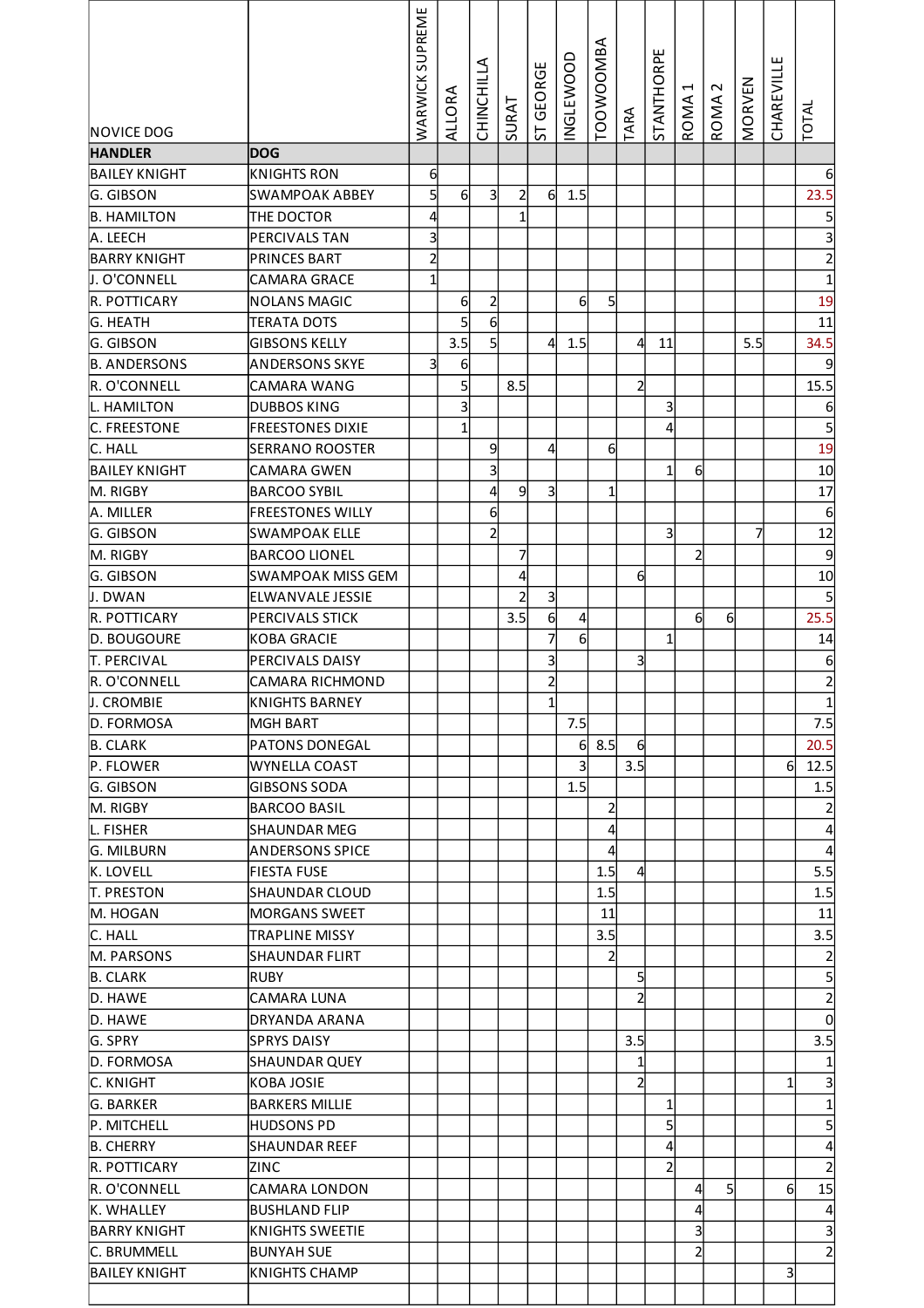| <b>NOVICE HANDLER</b><br><b>HANDLER</b> | SUPREME<br>WARWICK | ALLORA | CHINCHILLA | SURAT | GEORGE<br>55 | ≏<br><b>INLGEWOO</b> | ⋖<br>OOWOOMB | ARA | ш<br>$\sim$<br>œ<br>STANTHO | $\overline{\phantom{0}}$<br>ROMA | $\sim$<br>ROMA | MORVEN | ш<br>CHAREVILL | TOTAL |                |
|-----------------------------------------|--------------------|--------|------------|-------|--------------|----------------------|--------------|-----|-----------------------------|----------------------------------|----------------|--------|----------------|-------|----------------|
| G. MILBURN                              |                    |        |            |       |              |                      | 4            |     |                             |                                  |                |        |                |       | $\overline{a}$ |
| M. PARSONS                              |                    |        |            |       |              |                      | ำ            |     |                             |                                  |                |        |                |       | $\overline{2}$ |
|                                         | Ωl                 | Ωl     | U          | ∩     | N            |                      | 6            | n   | ∩                           |                                  |                | ሰ      |                |       | 6              |